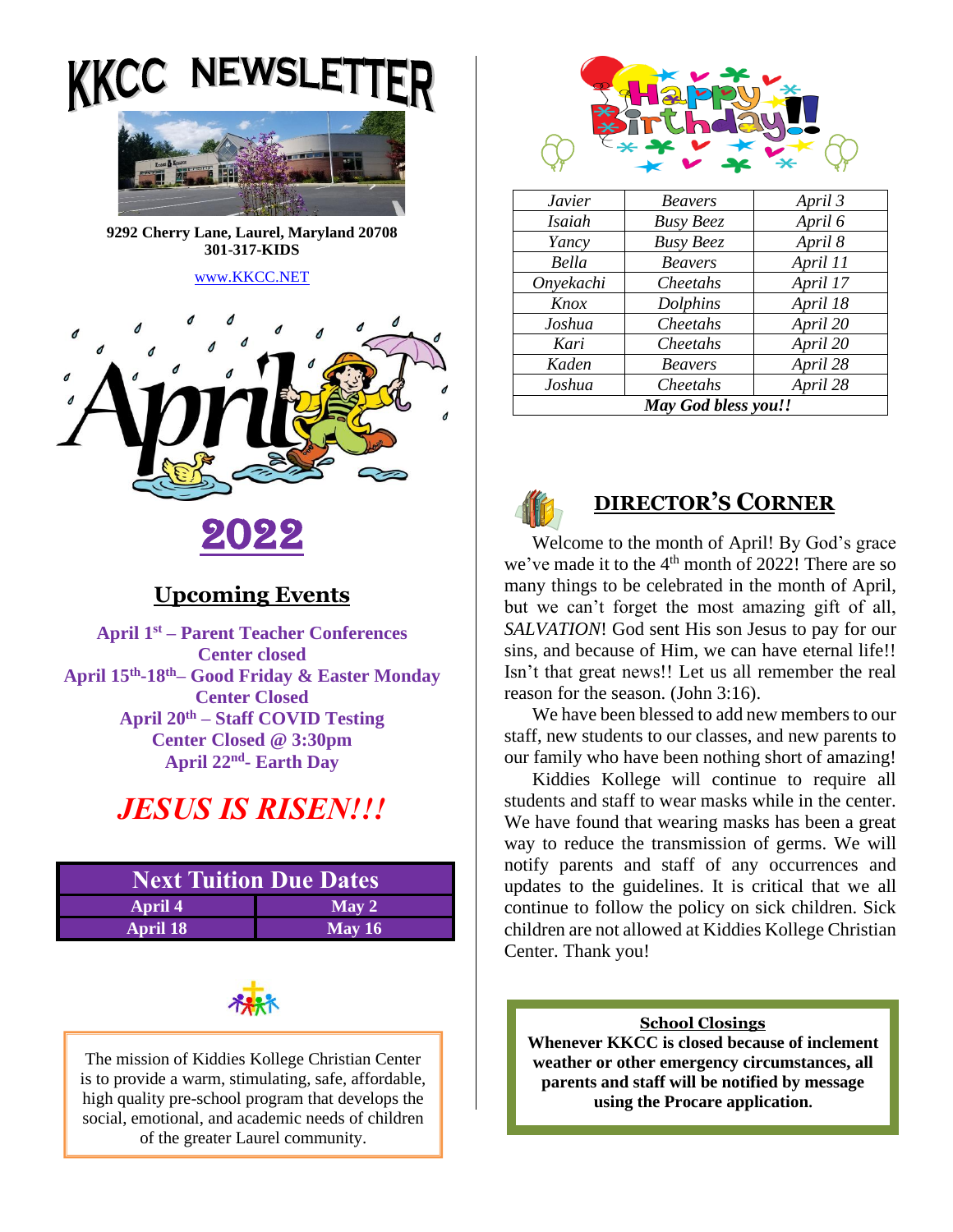

Welcome to another month! Spring is here and we are all excited. All will spring to life. The songs of birds, flowers blooming, and the trees will come alive again. Yes, the long-awaited sunshine is here. The students have been anxious to go out to the playground and play. We are glad the time is here. As we progress through the academic year, I can safely say at this point that the students are progressing steadily. The students have been very serious about keeping up with their classwork and homework. This has given them positive results. We will do our best to keep up the growth.

Last month we celebrated the famous author Dr. Seuss by reading and exploring the interesting themes in some of his books, then we studied transportation on the second week. From there, we went on to look at trees and plants, talking about their importance and how to care for them. Lastly, we studied the spring season and concluded the month studying insects looking at their characteristics.

This month we will study birds and our environment, reflecting on how to protect and keep them safe. We will study fish and finally learn the meaning of Easter, and why we celebrate it. As we continue to march on, parents are encouraged to review all worksheets brought home by students. We have also been sending home little ABEKA readers. We would like to remind parents to also review them as these books will help improve your child's reading skills. While we do academic work, character building lessons have not been left out. We do consider students' social skills as especially important as they always relate to their peers and to the world around them. Thank you, parents, for all that you do for these little ones. Wishing everyone a blessed Easter. May we all continue to keep safe.

*Earth Day is on April 22nd! Dedicate this day and every day to taking care of God's green earth!*





Spring is finally here! Welcome to a new month, Parents and Cheetahs! The Cheetahs are happy about going outside and enjoying the warm weather. They have grown physically, emotionally, mentally, and spiritually. Their friendships have bloomed like the flowers. Last month we welcomed a new student to our class. Last month they studied Dr. Seuss and the impact his books had on the lives of children.

Last month they learned about Women's History Month and the importance of it. Academically the Cheetahs learned to recognize and write numbers 0-70. The Cheetahs also learned how to spell numbers 0-10 and they've learned how to spell each of their colors. They will continue to work on blends, syllables, and how to say a sentence using sight words.

This month the Cheetahs will learn about insects. They are sure to enjoy going outside to find and identify them. They will also look for birds and listen for bird calls. They will examine the growth of trees and plants. Most importantly they will learn about the true meaning of Easter. Thank you to all parents who attended the Parent Teacher Conferences. It was nice meeting and talking to each of you. Each member of the Cheetahs class has shown tremendous academic and social growth. We look forward to what spring will bring us.

**~Daisies and Sweet Peas signify the month of April! ~**



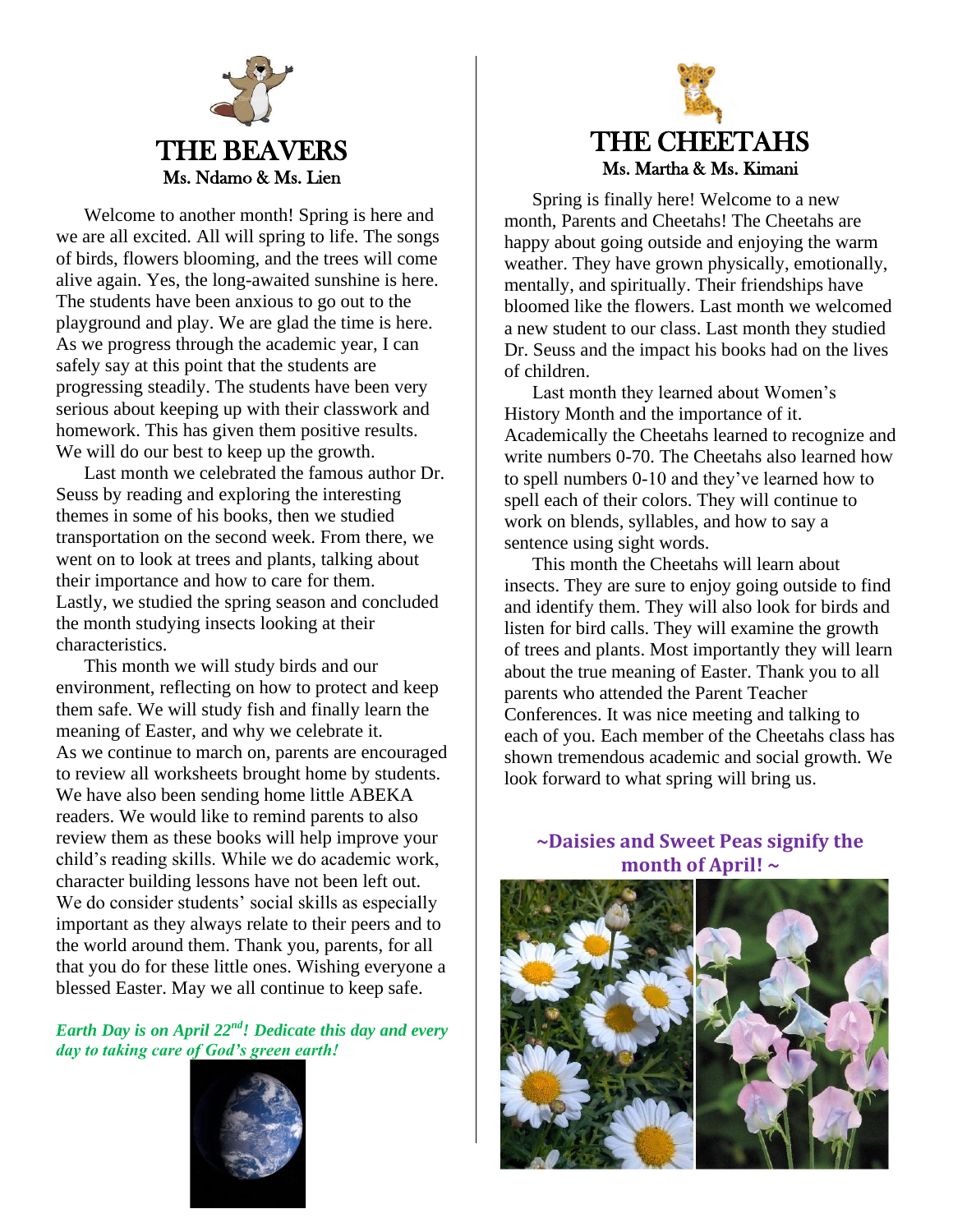

April is here already! April showers as we are led! We pray this month will bring His showers of blessings upon us! Our children are learning so much and before we know it, they will be moving on to kindergarten. We hope the children will be staying at KKCC making them even stronger in the curriculum they're accustomed to. The Chipmunks will take graduation pictures on April 26th! Woohoo!!

As we press on to warmer weather, we will begin to see changes all around us such as baby birds being born. Our theme "birds" will allow children to learn more about these beautiful creatures. There are so many different types of birds, and they are all important to us.

As we enter the Passover season, we believe that we will spend this time to reflect on what Jesus has done for us. We are nothing without him. The children are growing to love him more and more.

The children will be hearing about their environment, how to take care of it, and how we can make it better.

Finally, our last theme is about fish. The oceans and rivers are full of all kinds of fish, some to eat and some to keep in a fish tank and keep far away from LOL! Salmon, goldfish, and sharks, just to name a few. We are already on a countdown to graduation, roughly two months away! Please work with your child on their homework and papers they bring home as revision is important for them.



Welcome our newest staff members! Ms. Victoria, Ms. Brooke, & Ms. Shardei





#### Welcome April!

It's a magical time as mother earth awakens from her winter slumber and begins to come alive once again! Last month, the Caterpillars completed beautiful art projects surrounding our themes of spring, insects, plants and trees, and transportation. They enjoyed learning going outside to run and play in the beautiful spring weather.

Our themes for this month are Birds, Easter, Our environment, and Fish. Prior to our Easter break, Caterpillars and Teachers will celebrate Easter which signifies the Resurrection of our Lord Jesus.

While celebrating, students will gain appropriate knowledge about this time and how it's celebrated around the world. Our other themes will give students the advantage of learning through activities such as playing, dancing, hands on work, outdoor play, and more specifically, being able to experience the beautiful things such as birds, insects, plants, trees, and everything else the great outdoors offers. Please be mindful of our early closure dates and holiday closings. We pray that everyone has a blessed month!

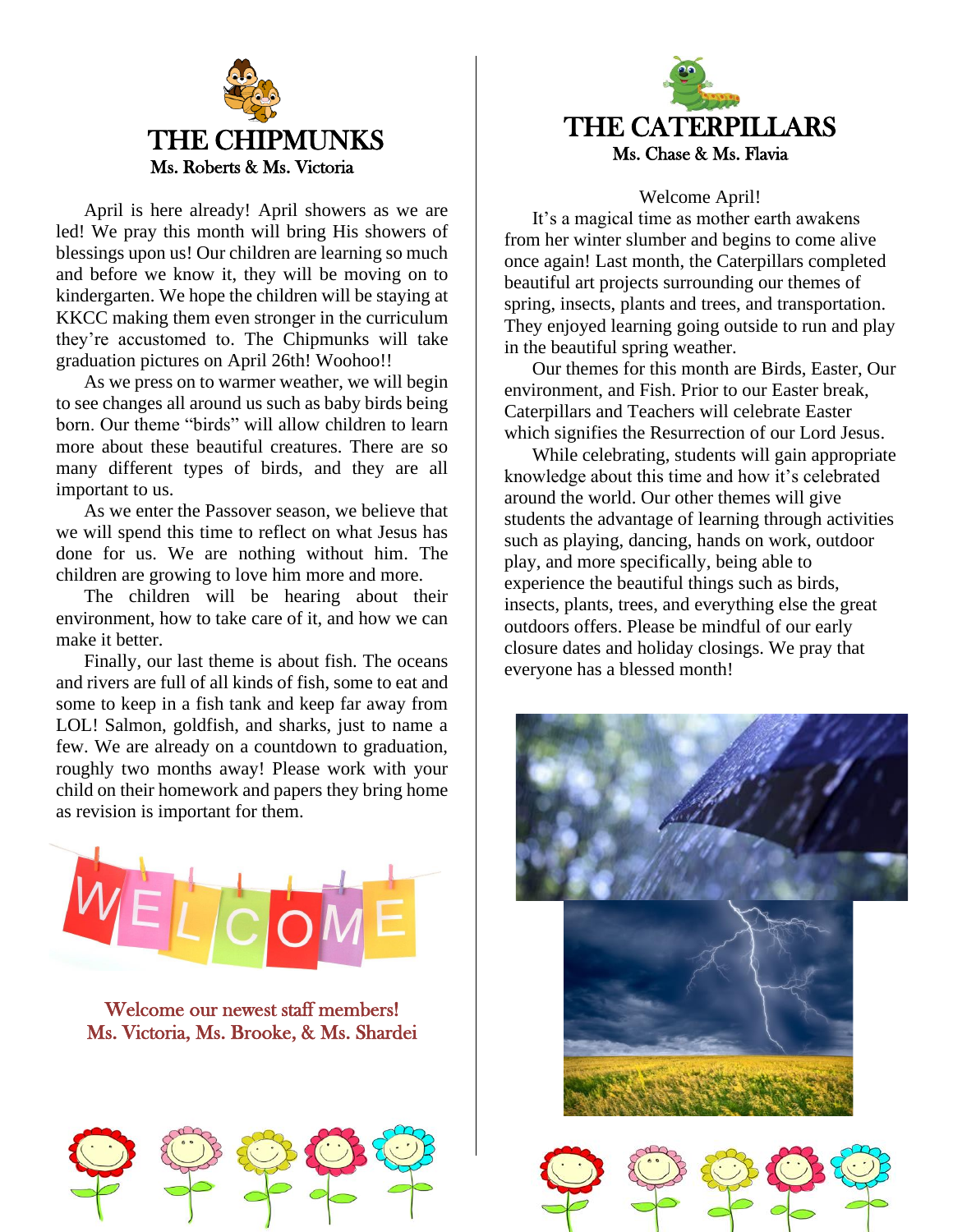

Hooray, spring is finally here! We thank God for warmer temperatures which means consistent outside play after bringing stuck indoors for a while! It is so hard to believe that the Busy Beez are in the last quarter of the school year. It seems like they just joined the class yesterday! The Busy Beez continue to make good progress and we see them maturing right before our eyes. They have grown taller and most of them are out of pull ups, yaaaaaaaaaahhhhh! Some of them can spell their names and a few of them can write their first names. Way to go Busy Beez!

The theme for the first week of April is "Birds". The Busy Beez will gain some knowledge about the characteristics of birds and their habitats. We will learn the names of a few birds like the Blue Jay and the Kookaburra. We will also learn the songs like "Kookaburra Sits on the Old Gum Tree."

"Easter" is the theme for the second week. During this week, we will discuss the real meaning of "Easter." We will talk about what Jesus did for mankind – His death, burial, resurrection and how that relates to us.

The theme for the third week is "Our Environment." During this week, the Busy Beez will be taught some of the ways we can keep our environment clean and safe. One of the activities we will do in class is sorting some items that can be recycled.

The theme for the fourth week is "Fish". Again, the Busy Beez will gain some knowledge about the characteristics of fish and their habitats. We will learn the names of a few fish like the goldfish and the guppy.

We will be working on the numbers 13 and 14 and letters Ss, Tt, Uu and Vv. We will review some of the Bible stories we did earlier in the school year. Three Busy Beez students turned four last month. Brayden, Noah, and Kameron. We thank God for their lives, and we pray for many, many more birthdays. I declare that they are blessed and highly favored in Jesus mighty name amen. Friendly reminder: Please refer to the reminders list at the end of the Newsletter. As we celebrate "Easter" this month, let us remember to thank Jesus for His

sacrifice on the cross for mankind. The Bible says "For God so loved the world, that He gave His only begotten Son, that whosoever believes in Him, should not perish but have everlasting life. Jesus died, was buried, but thank God, He rose again. Glory to God! Dear parents, if you have not given your lives to Christ, I urge you to do so.

### **A TIP FOR PARENTS FROM A PRESCHOOL TEACHER**

Give structured choices. If, for example, your 3 year-old refuses to sit at the dinner table, you might offer the choice of sitting and getting dessert -- or not sitting and missing out on a treat. "At first, your child may not make the right choice, but eventually he/she will, because he or she will see that the wrong choice is not getting him or her what he or she wants," says Buss. Just be sure, if you want your child to choose option A, then make option B less attractive.

By Marguerite Lamb, thank you & God bless!



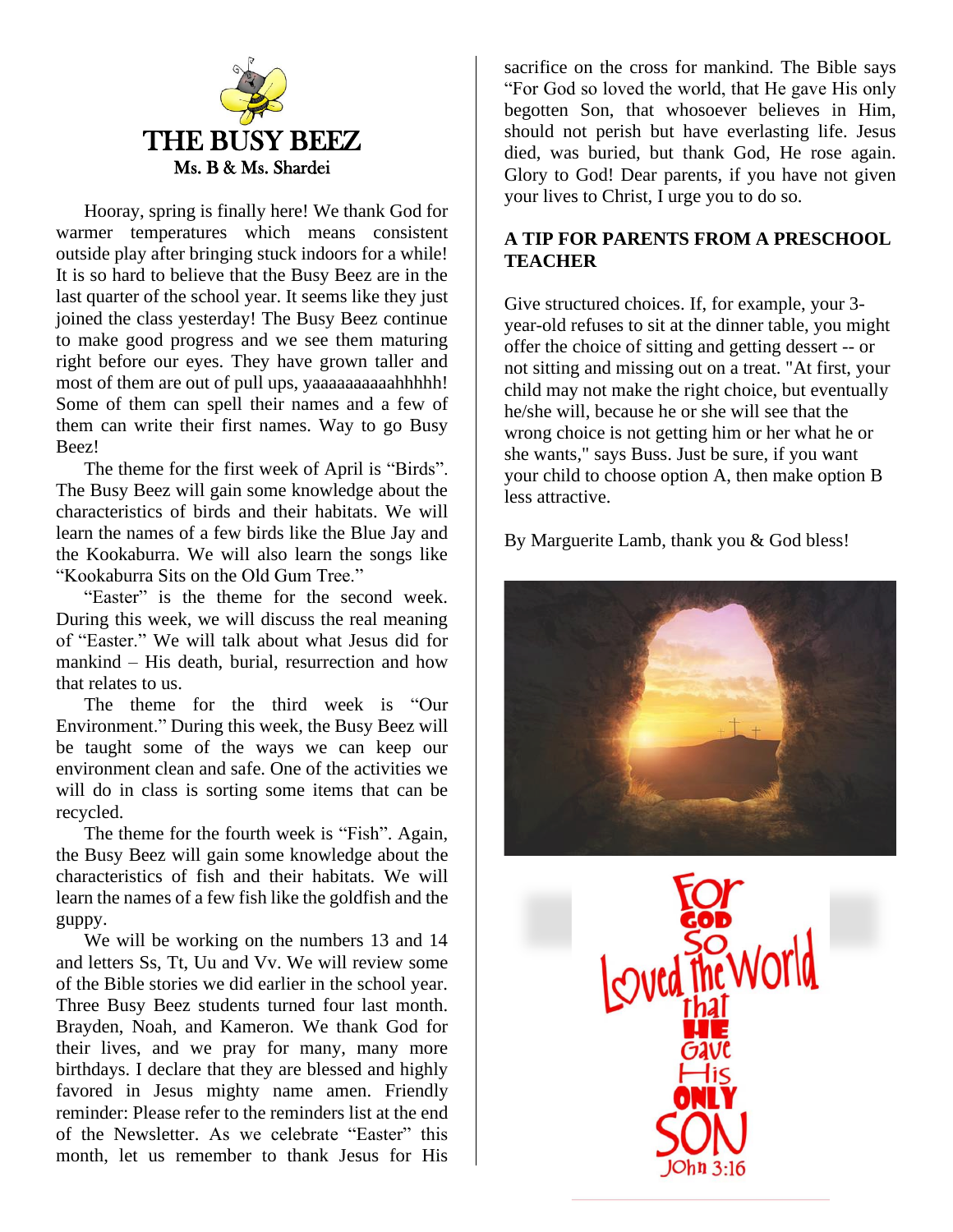

April showers may come, but working with modeling clay, finger painting, and playing games inside can make even the most rainy days enjoyable!

This month, we are seeing our Dolphin students excel in the classroom! Three of our Dolphins are almost fully potty trained and wearing training underwear! We are potty super heroes in the Dolphins class!

We are focusing on recognizing the number 7 and as a class, we are counting from 1-10, recognizing them and doing activities to become more familiar with our numbers. Please encourage your child to practice counting at home.

Our themes for the month are Birds, Easter, Our Environment, and Fish. Please be on the lookout for lots of crafts for our themes.

We will be having an Easter celebration! We will be celebrating in a few ways: a class Easter egg hunt, snacks, candy, and we will be dressing in our Sunday's best! Have your Dolphins dressed in pastel colors, supply them with an Easter basket, and come ready for the celebration!

Lastly, we have quite a few birthdays coming up in the next few months. With that being said, please contact us so we can schedule class parties appropriately. We want each child to have their own day to celebrate. Thank you for all you do!



**Our Environment**

**Birds and fish**





It is a pleasure to greet you parents! We are already in the month of April! As the children get used to various changes, we have only one goal, to learn! The Little Lambs are getting smarter and smarter each day! They enjoy the "Letter Hunt" game! We put letters on plates and place them throughout the classroom. They have so much fun searching for letters all while strengthening their letter recognition skills! We also want to recognize all our children who are doing very well with their potty training. There have been great improvements and I know they will continue to improve more and more.

This month will be full of fun topics. We will fly like birds while learning about various types of birds. Then, we will talk about our environment and why it's so important to take care of it. Lately, we have been collecting artwork from the students and making the Little Lambs Garden, our classroom is getting more beautiful by the day!

We will also be learning about Easter and having an Easter Egg Hunt! I can't wait to see our children enjoy themselves and have fun. Then, we will go to the deepest part of the sea and learn about fish. The children will be busy with various art projects, but at the same time, learning about these themes.

This month, we are planning to teach the Little Lambs how to spell their names. We hope parents will help us with this task. They are doing great with letter recognition. We know they will be spelling their names in no time!